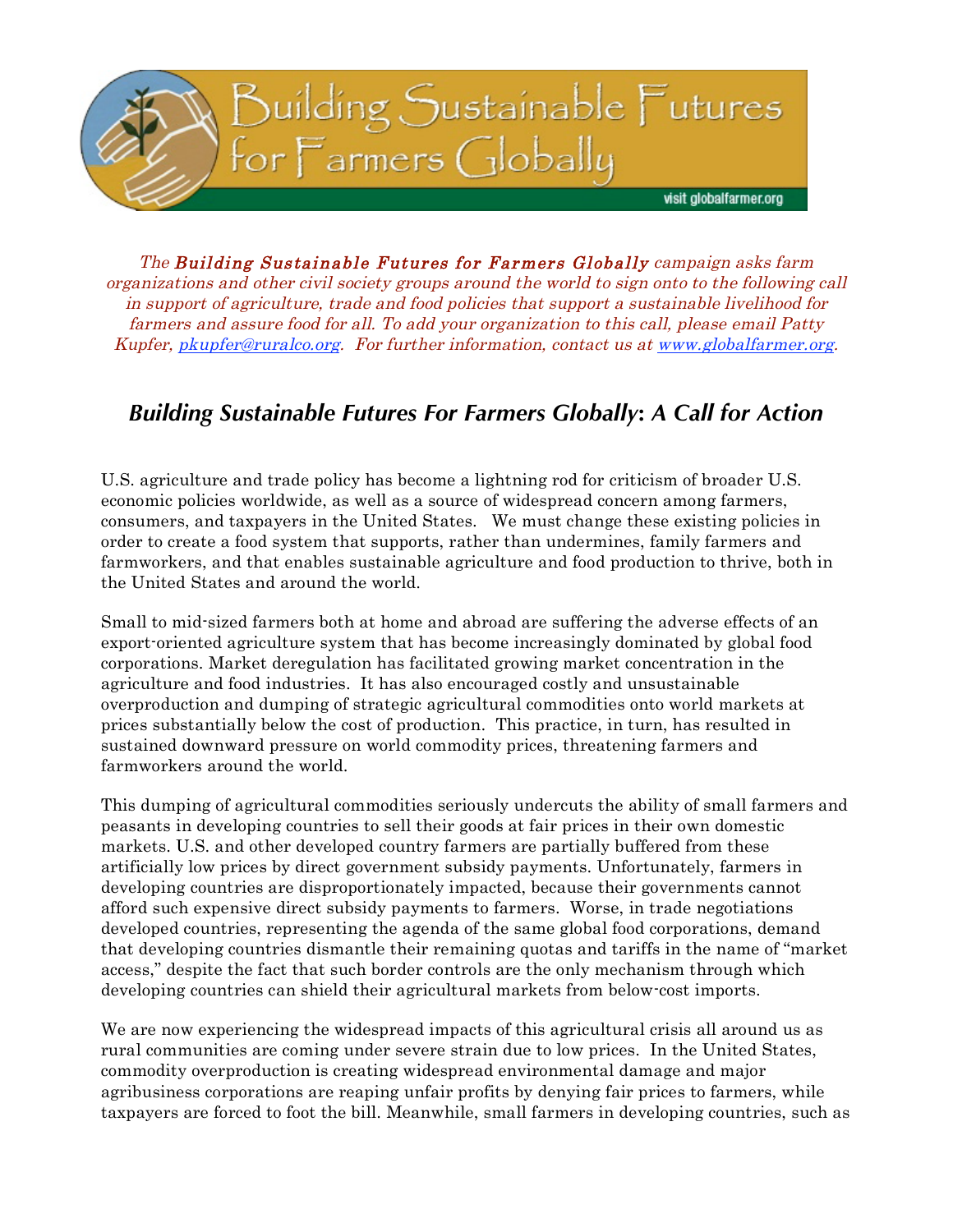Mexico and Central America, are facing substantial economic pressure as a result of agricultural dumping that force domestic crop prices ever lower. Unable to compete with below-cost imports, many farmers have no choice but to migrate to cities or to the U.S., adding to the wave of immigration that has recently sparked heated debate in the U.S. Congress. Once in the United States, immigrant farmworkers frequently face economic exploitation and unhealthy working conditions.

While inequitable agricultural subsidies are one of the factors that contribute to the crisis in agriculture, the elimination of subsidies in and of itself will not solve the crisis. Indeed, unless new farm policies are first put in place that curtail overproduction and thereby provide fair prices to farmers from the market, eliminating U.S. farm subsidies could in fact harm many smaller-scale family farmers in the United States and lead to further market concentration. As a result, the *Building Sustainable Futures for Farmers Globally* campaign advocates a broad platform to address the overproduction and low prices that are harming small farmers in the U.S. and abroad.

We pledge our support for alternative agriculture and trade policies that will provide sustainable livelihoods for farmers in the United States and around the globe, by helping to ensure that global food corporations pay family farmers a fair price for their products in the marketplace and promote socially and environmentally sustainable farming.

## We call for U.S. agricultural and trade policies that:

- **Ensure food sovereignty.** International agreements should be reached that respect and ensure the right of all countries to achieve food sovereignty by developing their own domestic farm and food policies that respond to the needs of their farmers, consumers and communities. We advocate for access to adequate and nutritious food for all people.
- Curtail overproduction, raise low commodity prices and end dumping **abroad.** We support a worldwide ban on dumping and believe that all countries should take immediate steps to develop and implement this ban. In the United States, we support the establishment of a price floor for commodities in conjunction with emergency food, crop acreage and strategic energy reserves that will mitigate food emergencies, insure farmers against crop disasters, ensure energy security and meet environmental stewardship goals. We also call for strengthened antitrust enforcement to reverse current trends towards the concentration of agricultural markets and further industrialization of our food system.
- Advance sustainable bioenergy production. The production of energy from biomass feedstocks offers the potential to decrease U.S. dependency on oil, while also decreasing dumping of corn and other commodities that hurt developing country producers. We support programs that would promote domestic production of sustainable biomass crops to meet growing demand; foster local ownership of and investment in processing facilities to benefit local economic development; and encourage sustainable agricultural production practices to ensure long-term ecological integrity for future generations of farmers producing biomass energy crops.
- **Promote healthier food through community-based food systems.** The next farm bill should promote community-based food systems by supporting policies that reform public procurement programs for public institutions to substantially increase the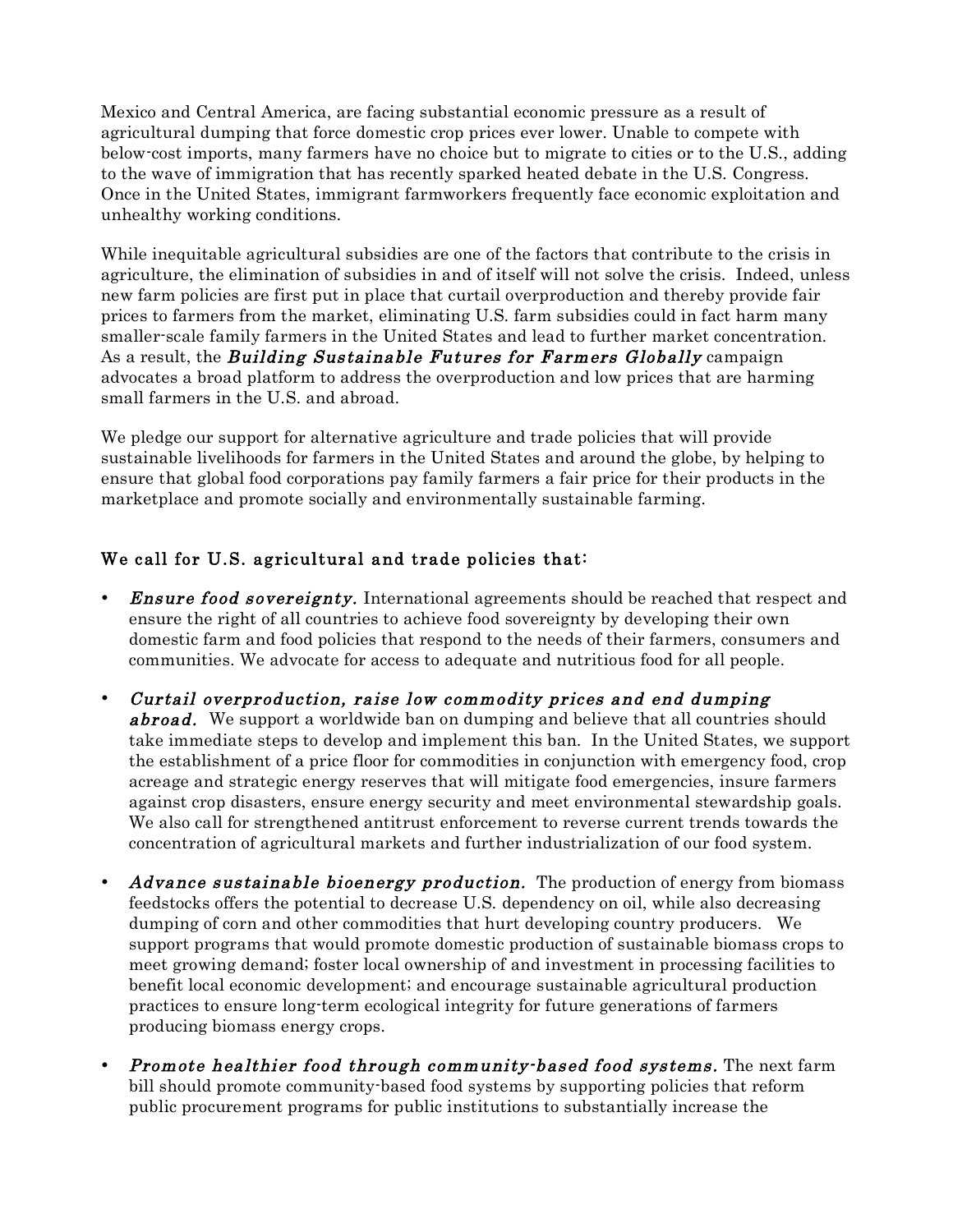purchasing of healthy foods from local farmers. It should ensure that food purchased through public procurement programs meets dietary health guidelines, and that such food does not contain unacceptable levels of antibiotics. It should encourage greater consumption of healthier food by enabling federal nutrition program beneficiaries to purchase food at local farmers markets and other retail food outlets. It should adequately fund school child nutrition programs to implement wellness policies and expand nutritional education. And, it should expand technical assistance and networks to address the needs of underserved neighborhoods.

- Diminish inequalities both among and within countries and support small scale, family oriented agriculture. Commodity-oriented, industrial agricultural support programs in many countries exclude small-scale, indigenous and minority farmers, especially women. Many of these farmers have also historically been denied land and credit. In addition, the current trend towards exploitative contract farming forces producers to sell at unfair prices and under unfair terms. We support domestic and international programs that serve diverse and sustainable farms and ranches, and that promote ethnic and gender equity and the preservation of rural livelihoods both in the United States and abroad.
- Transform U.S. food aid policies to promote more flexible and comprehensive aid to developing countries. Rather than requiring that food aid be sourced from U.S. commodities, we support a transition to more flexible cash aid so that food aid can be purchased and delivered at the lowest cost and greatest speed. This would help to prevent the abuse of food aid programs being used as a tool to dump surplus commodities, while enabling local farmers to become economically viable producers of their nations' own food supply. We also support the participation of local governments and civil societies in decision-making on food aid and call for an approach to development assistance that addresses the root causes of food crises.
- **Respect the rights of immigrants and farmworkers.** The dumping of agricultural products in developing countries has resulted in the displacement of many small-scale farmers, forcing them to migrate in search of work. In addition to supporting programs that would curtail such dumping, we support comprehensive immigration reform that allows economic migrants a pathway both to citizenship, and a pathway back to farming. In a just food system, farmworkers should have the rights to organize, to receive fair wages, to decent and safe working conditions and to basic labor protections. We support identifying mechanisms in the 2007 Farm Bill to assure that these labor rights and conditions are respected, and that the fundamental civil rights of immigrant workers are protected; and new farmer programs that provide farmworkers with the opportunity to become farmers.

## **Domestic Endorsements**

Action Aid USA, Washington DC Federation of Southern Cooperatives/Land Assistance Fund, Atlanta, GA Friends of the Earth US, Washington DC Institute for Agriculture and Trade Policy, Minneapolis, MN National Family Farm Coalition, Washington DC Rural Coalition/Coalición Rural, Washington DC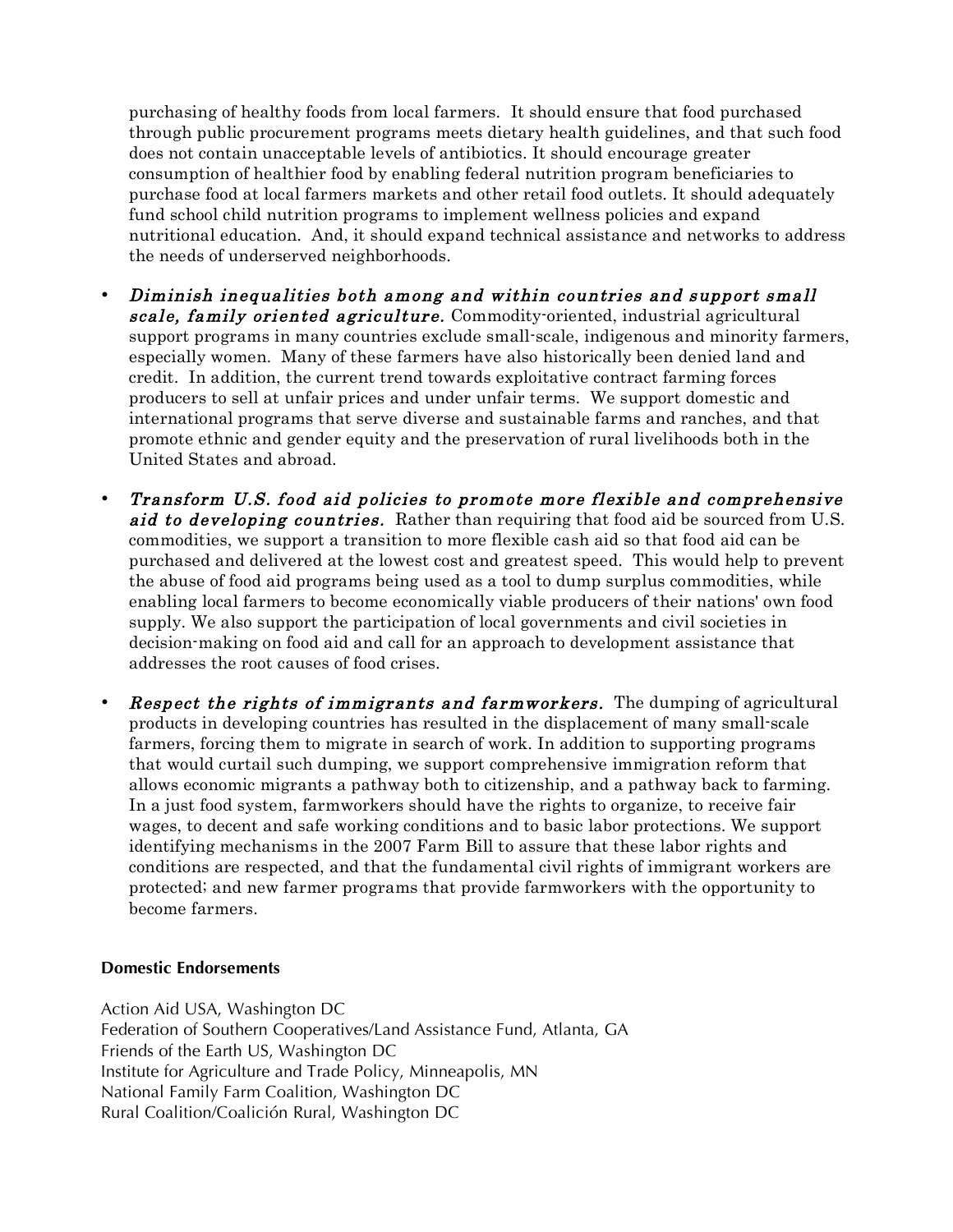Farm & Food Policy Diversity Initiative, Washington DC National Campaign for Sustainable Agriculture, Pine Bush, NY American Corn Growers Association, Washington, DC Maryknoll Office of Global Concerns, Washington, DC Alliance for Responsible Trade, Washington, DC Church World Service, Elkhart, IN Heifer International, Little Rock, AK RAFI-USA, Pittsboro, NC NETWORK/A National Catholic Social Justice Lobby, Washington DC Agricultural Missions, New York, NY Grassroots International, Boston, MA Family Farm Defenders, Madison, WI World Hunger Year, New York, NY SHARE Foundation: Building a New El Salvador Today, Washington, DC Quixote Center/Quest for Peace, Hyattsville, MD International Labor Rights Fund, Washington DC Food First/Institute for Food and Development Policy, Oakland, CA World Neighbors, Oklahoma City, OK Food & Water Watch, Washington DC Ecumenical Program on Central America and the Caribbean (EPICA), Washington, DC Organization for Competitive Markets, Lincoln, NE Land Stewardship Project, White Bear Lake, MN Land Loss Prevention Project, Durham, NC Missouri Rural Crisis Center, Columbia, MO Campaign for Family Farms and the Environment, Minnesota Fair Trade Coalition, Minneapolis, MN Iowa Citizens for Community Improvement, Des Moine, IA Oakland Institute, Oakland, California The Second Chance Foundation, New York, NY Sustainable Agriculture of Louisville, Louisville, KY Oklahoma Black Historical Research Project, Oklahoma City, OK Center of Concern, Washington, DC Sisters of the Holy Cross, Notre Dame, IN United Church of Christ, Justice and Witness Ministries, Cleveland, OH California Black Farmers and Agriculturalists, Sacramento, CA Cumberland Countians for Peace & Justice, Pleasant Hill, TN Caney Fork Headwaters Association, Pleasant Hill, TN Network for Environmental & Economic Responsibility, United Church of Christ, Pleasant Hill, TN Corporate Agribusiness Research Project, Everett, Washington Center for a Livable Future, Johns Hopkins Bloomberg School of Public Health, Baltimore, MD Columban Justice, Peace, and Integrity of Creation Office, Washington, DC OhioPIRG, Oberlin College Chapter, Oberlin, OH Ladies of Charity of Chemung County, Elmira, NY Church Women United of New York State, NY Catholic Daughters of the Americas, Corning/Elmira, NY Missionary Oblates of Mary Immaculate Justice, Peace and Integrity of Creation Office, Washington, DC Washington Fair Trade Coalition, Seattle, WA Community Alliance for Global Justice, Seattle, WA Farmworker Association of Florida, Apopka, FL